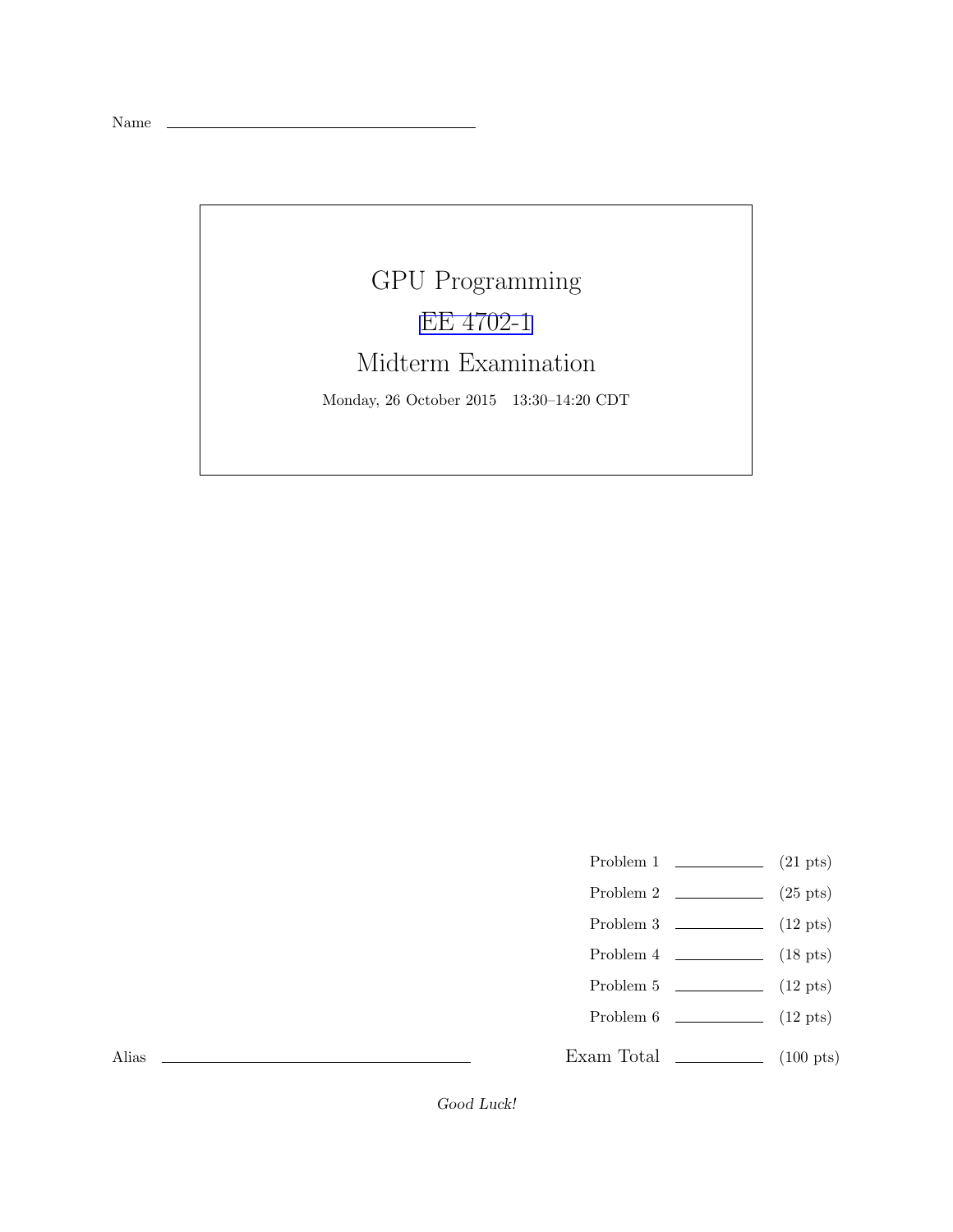Problem 1: [21 pts] In the code below three coordinates are defined, ph  $(P_h, \text{head})$ , pt  $(P_t, \text{tail})$ , and ps  $(P_s, \text{ surface}).$ 

(a) Complete the code below so that it renders a cylinder with axis  $\overrightarrow{P_hP_t}$ , with  $P_h$  at the top (flat part) of the cylinder,  $P_t$  at the bottom (the other flat part), and with  $P_s$  on the surface. Render only the curved parts, not the flat parts. The cylinder surface should be approximated by slices flat sides.

```
Show code before the loop, such as for ax and ay.
```

```
Show code in the loop that emits vertex \Box coordinates and \Box normals.
 pCoor ph( 1.5, 0, -3.2 );
 pCoor pt( 0, 5, -5 );
 pCoor ps( 9, 6, -9 );
 const int slices = 100;
 const float delta_theta = 2 * M_PI / slices;pNorm axis = pt - ph;
 // Some of the solution goes here.
 pVect ax = ; // FILL IN
 pVect \, \, a \, y \, = \, 3glBegin(GL_TRIANGLE_STRIP);
 glColor3ub( 256, 89, 16 );
 for ( int i=0; i<=slices; i++ )
   {
    const float theta = i * delta_{i}pVect n = \cos(theta) * ax + \sin(theta) * ay;// Some of the solution goes here.
    pCoor p1 =; // FILL IN
    glVertex3fv(p1);
    pCoor p2 = ; // FILL IN
    glVertex3fv(p2);
```
} glEnd();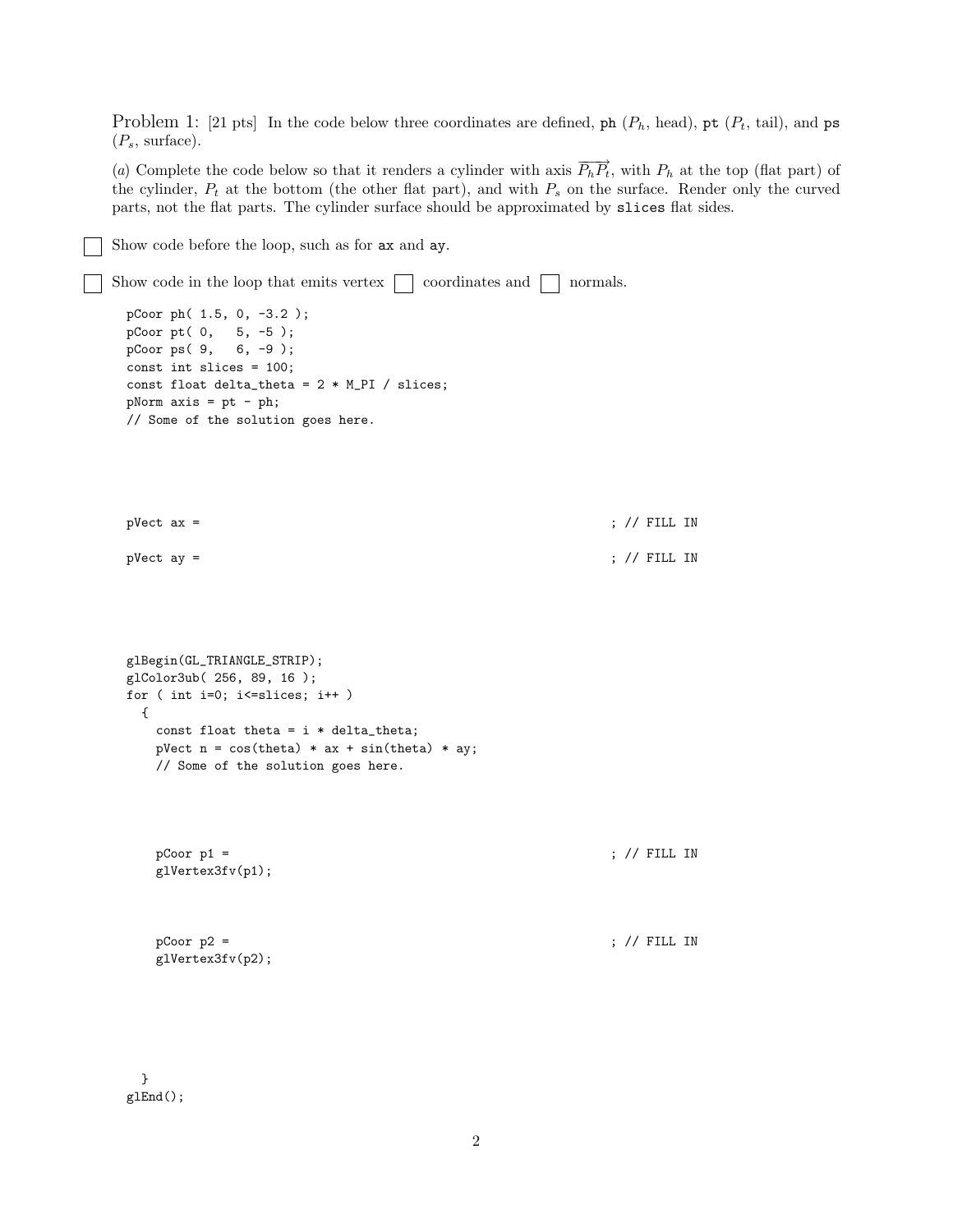Problem 2: [25 pts] The code below, taken from the solution to Homework 2, renders the surface of a truss. Recall that the truss might be a part of a spinning gyroscope.

```
glEnableClientState(GL_VERTEX_ARRAY);
glVertexPointer(3, GL_FLOAT, sizeof(pCoor), coord_buffer);
glEnableClientState(GL_NORMAL_ARRAY);
glNormalPointer(GL_FLOAT, 0, norm_buffer);
glColor3fv(strip->color);
glDrawArrays(GL_TRIANGLE_STRIP, 0, elts);
glDisableClientState(GL_NORMAL_ARRAY);
glDisableClientState(GL_VERTEX_ARRAY);
```
(a) How much data is sent from the CPU to the GPU to render a frame based on the code above. Your answer should be in terms of the variables above.

The amount of data sent per frame is  $\ldots$   $\Box$  Indicate unit.

(b) How could someone who is not familiar with Homework 2 be reasonably sure that the code above uses client arrays and not buffer objects? What would be different in the parts shown if buffer objects were used?

We would guess code doesn't use buffer objects because ....

Show changes to parts shown if buffer objects were used.

(c) Explain why using buffer objects in the code above would not make a big difference, whereas using buffer objects to render the balls (used to show nodes in the truss) in the same simulation does make a big difference?

Buffer objects would not make a big difference for truss surface because . . .

Buffer objects do make a big difference for balls (part of truss) because . . .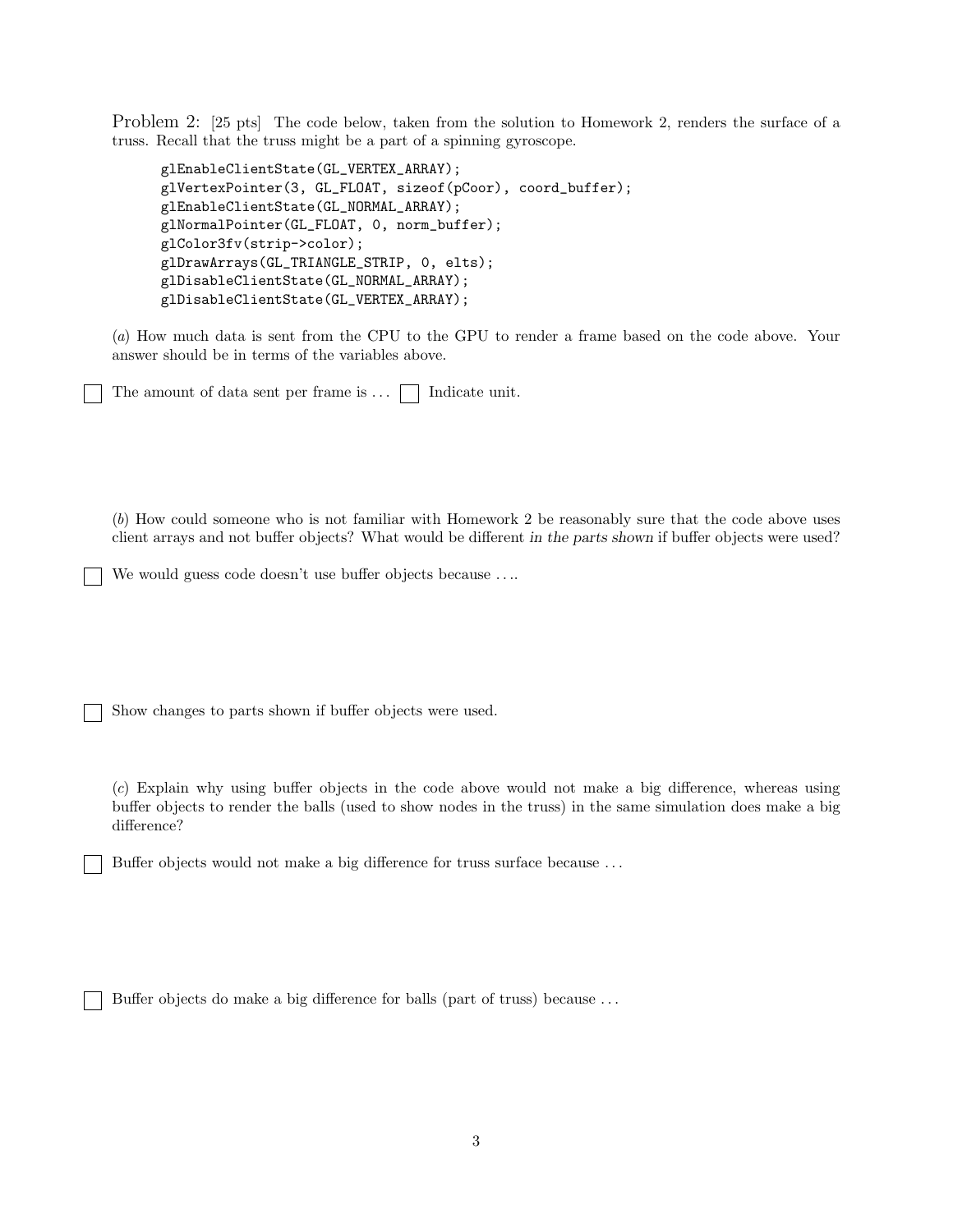Problem 2, continued: The Homework 2 code from the previous page is repeated below.

```
glEnableClientState(GL_VERTEX_ARRAY);
glVertexPointer(3, GL_FLOAT, sizeof(pCoor), coord_buffer);
glEnableClientState(GL_NORMAL_ARRAY);
glNormalPointer(GL_FLOAT, 0, norm_buffer);
glColor3fv(strip->color);
glDrawArrays(GL_TRIANGLE_STRIP, 0, elts);
glDisableClientState(GL_NORMAL_ARRAY);
glDisableClientState(GL_VERTEX_ARRAY);
```
(d) Re-write the code so that it does not use client arrays, but instead uses calls like glVertex. Hint: Only a few lines of code needed.

Re-write code so that calls like glVertex is used.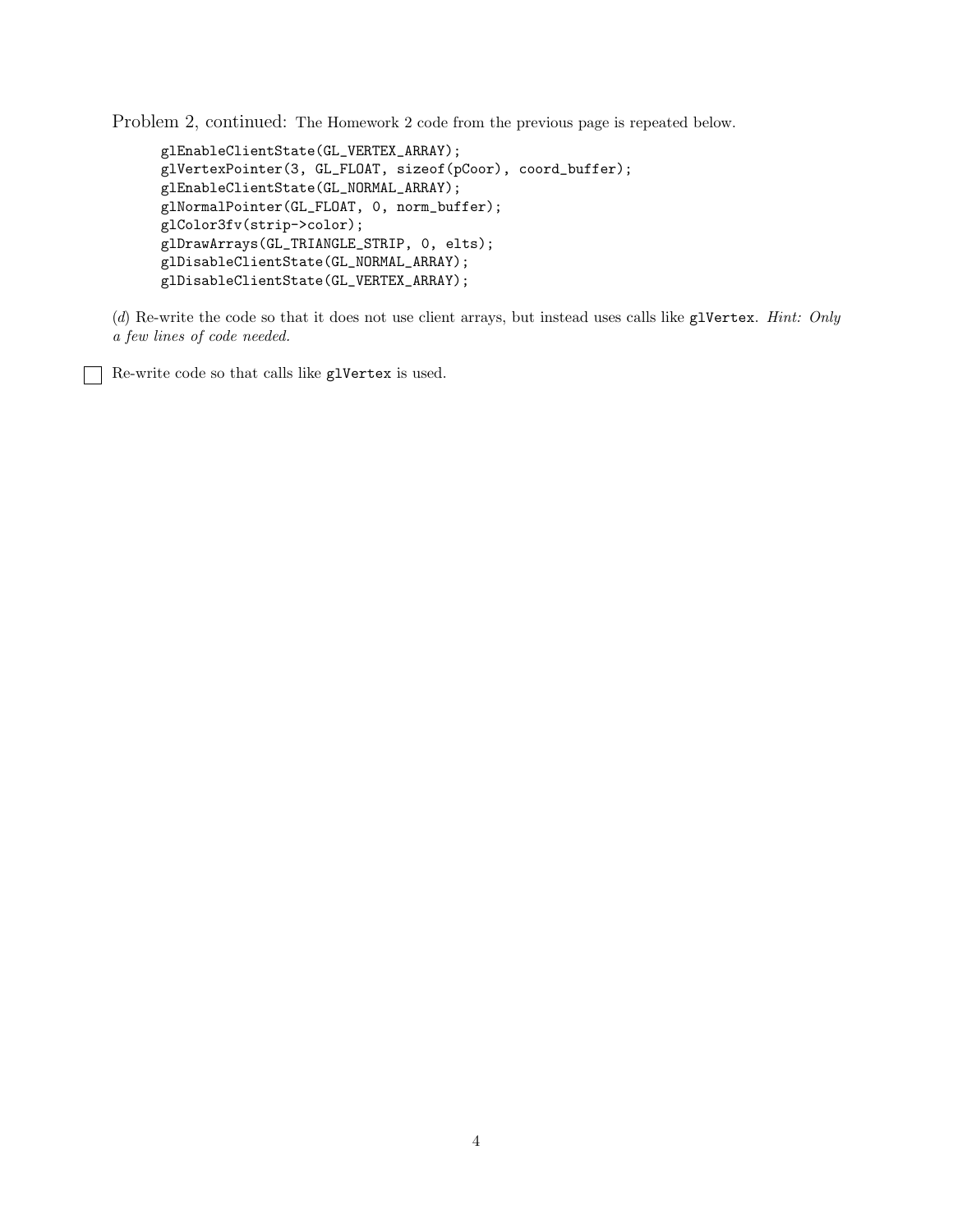Problem 3: [12 pts] The code fragment below is from a demo-10 vertex shader.

```
void vs_main_basic() {
 gl_Position = gl_ModelViewProjectionMatrix * gl_Vertex;
  // Other code removed.
}
```
(a) Identity the variable that uses the storage types given below.

Which variable is a vertex shader input?

Which variable is a uniform variable?

Which variable is a vertex shader output?

(b) Two of these variables appear in the OpenGL shading language compatibility profile but not in the undeprecated OpenGL SL standard, meaning that they aren't truly needed but are being kept so as not to break old software. Identify the variable that is truly needed and explain why.

The undeprecated, truly needed variable is:

It is truly needed because . . .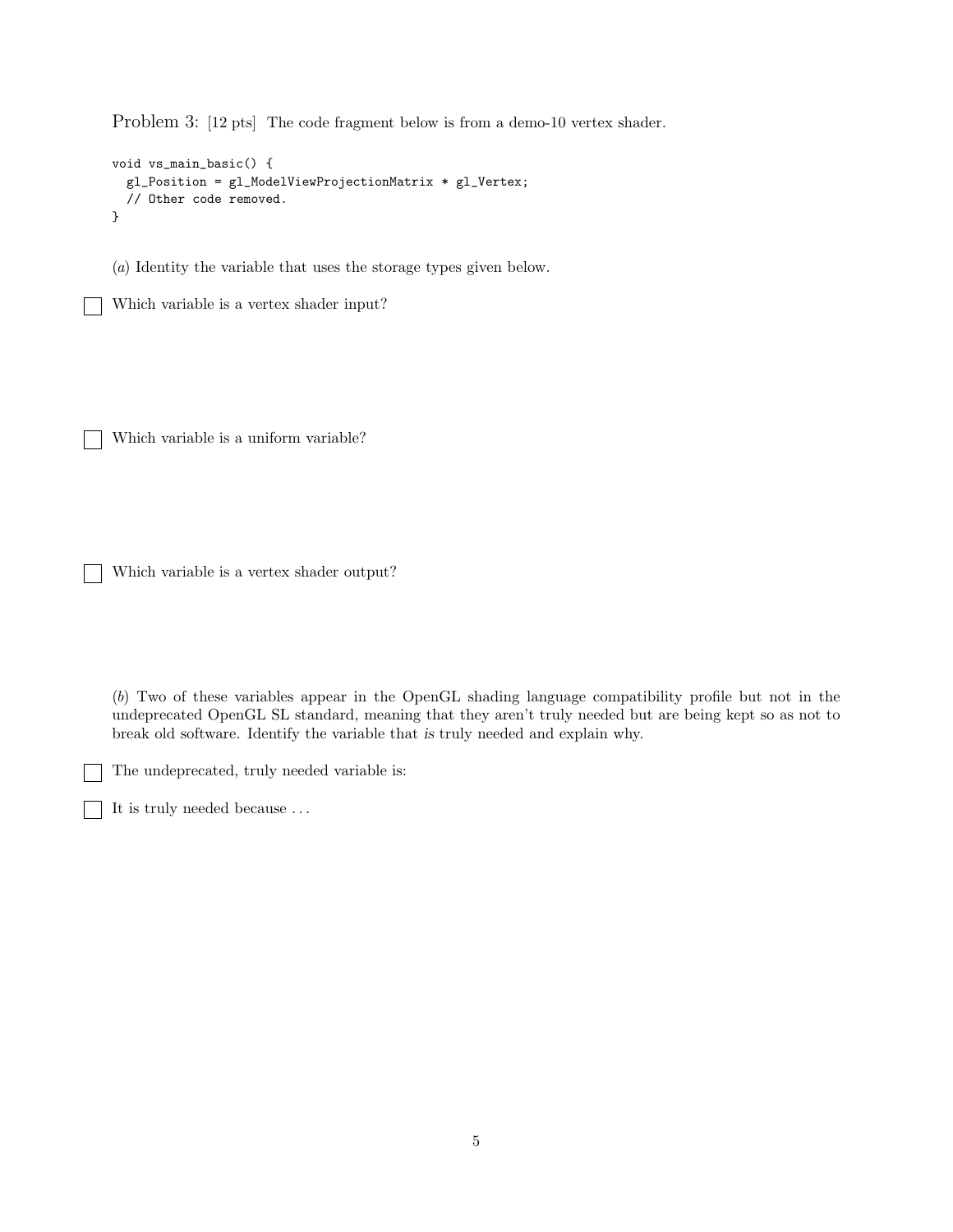Problem 4: [18 pts] Answer each question below.

(a) The interface block below is used as a fragment shader input. Among other things the fragment shader does lighting calculations. Explain what the flat qualifier does and why it is needed.

```
in Data_GF
{
  vec3 var_normal_e;
  vec4 var_vertex_e;
  flat vec4 color;
};
```
The flat qualifier ...

 $\mathbf{I}$ 

The flat qualifier helps this particular shader program by ...

 $(b)$  Suppose the depth  $(z)$  test was turned off. How would that affect the rendered image?

Rendered image with depth test turned of would appear . . .

(c) Describe what textures might be used for in a graphics program.

An example of what a texture might be used for is  $\ldots$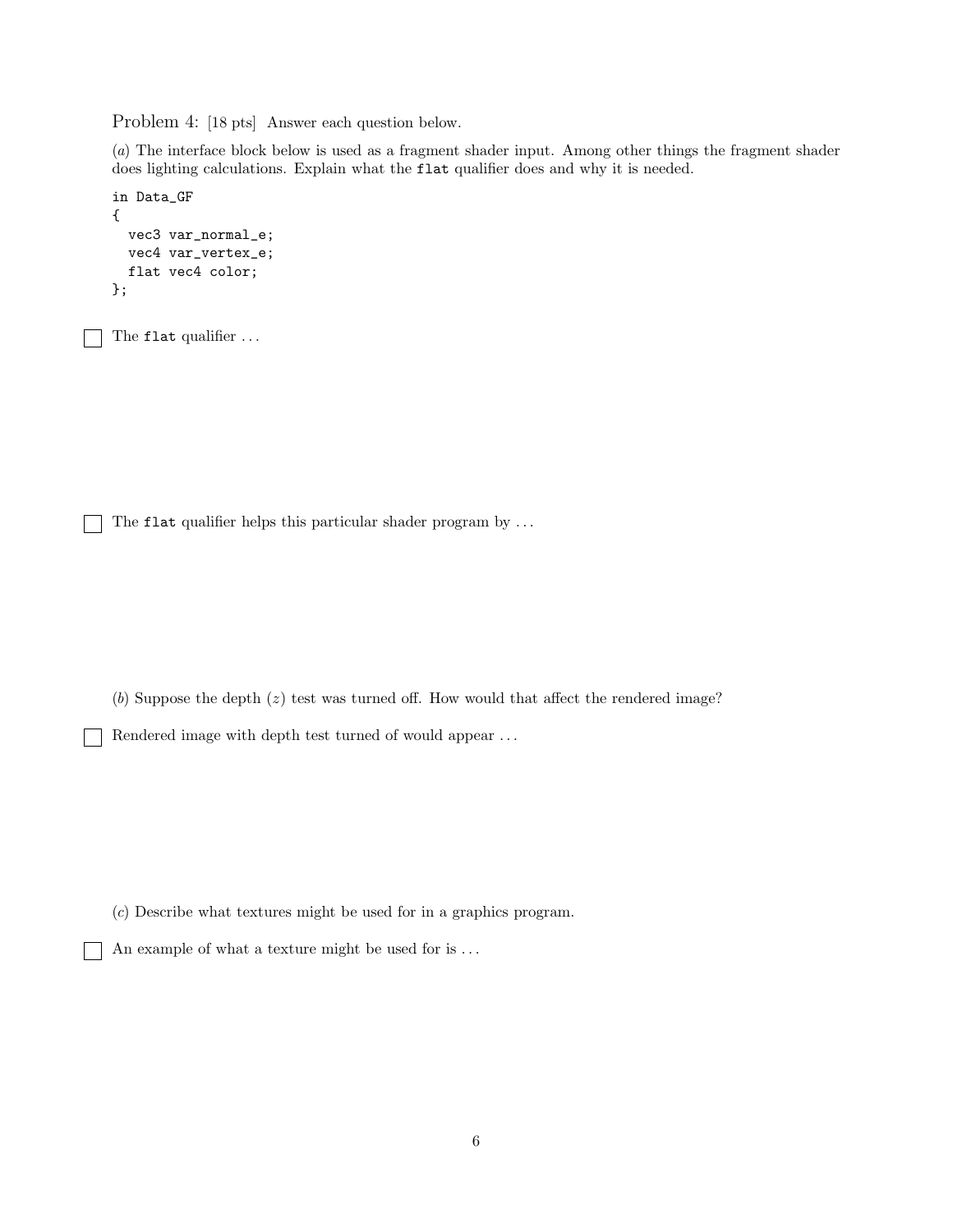Problem 5: [12 pts] Answer the following questions.

(a) The code below renders two triangles. Add the minimum amount of code to make the first one blue and the second one orange (RGB:1,.35,.06). Hint: This is an easy problem, don't overthink it. Note: The shade of orange is from the New York Mets logo.

Add minimum amount of code so that the first triangle is blue and the second is orange.

glBegin(GL\_TRIANGLES); glVertex3f( 10, 20, 0 ); glVertex3f( 15, 20, 0 ); glVertex3f( 10, 0, 0 ); glVertex3f( 30, 20, 0 ); glVertex3f( 30, 0, 0 ); glVertex3f( 25, 0, 0 ); glend();

(b) The code below renders two triangles. Add texture coordinates so that when the two triangles are put together they show the entire texture. The texture has already been set up, just provide the coordinates.

Add OpenGL calls to provide texture coordinates.

glBegin(GL\_TRIANGLES);

glVertex3f( 10, 20, 0 ); glVertex3f( 15, 20, 0 ); glVertex3f( 10, 0, 0 ); glVertex3f( 30, 20, 0 ); glVertex3f( 30, 0, 0 ); glVertex3f( 25, 0, 0 ); glend();